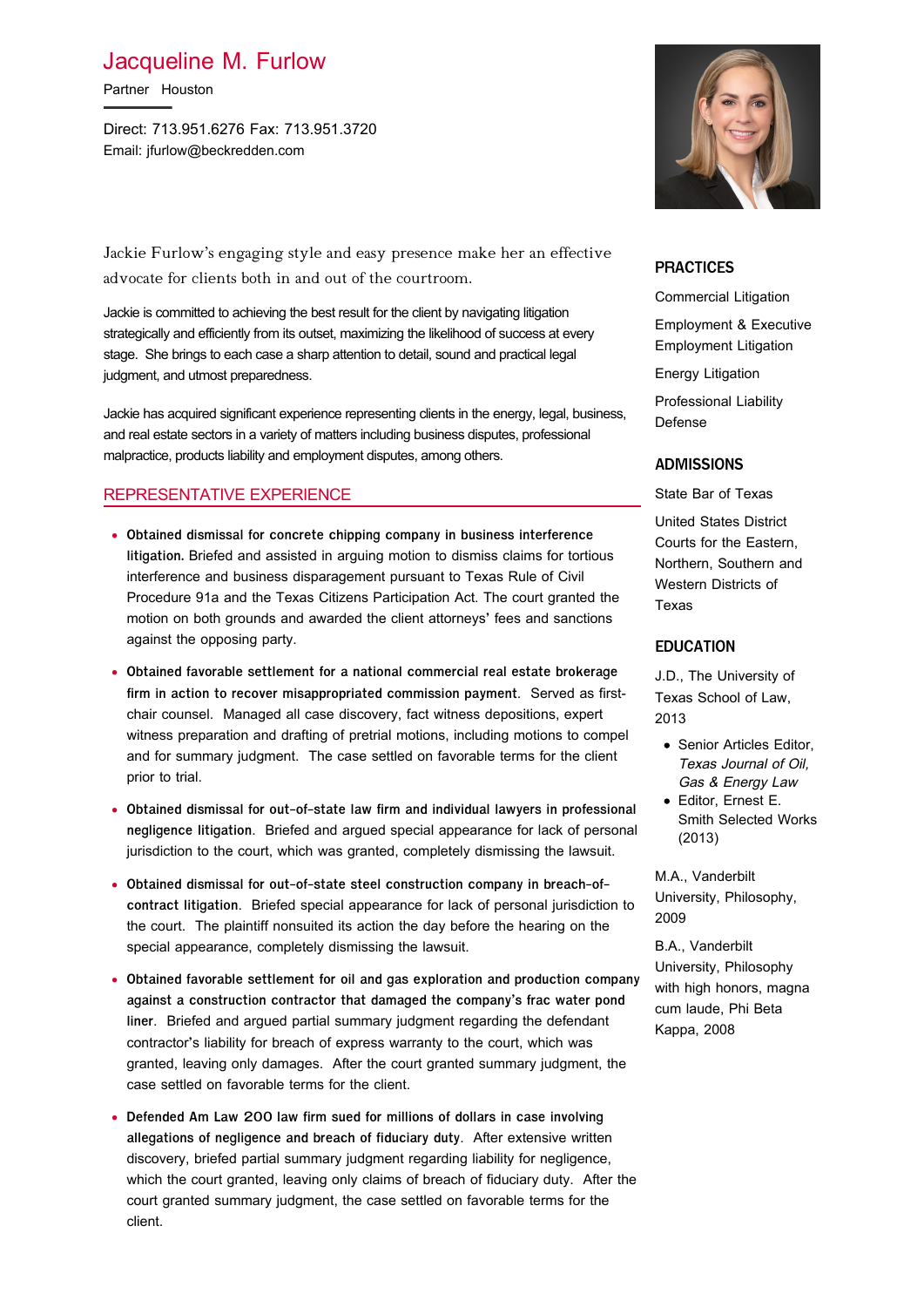- Named in The Best Lawyers in America "Ones to Watch," Commercial Litigation, 2021 – 2022
- Recognized as a "Rising Star" in Business Litigation by Thomson Reuters Super Lawyers – Texas, 2020 & 2022
- Recipient of the inaugural Texas' Outstanding Young Litigator Award from the Litigation Section of the State Bar of Texas, 2022

# PUBLICATIONS & PRESENTATIONS

- Presenter, "Lawyer Ethics in and out of the Conference Room: Not-so-Hypothetical Case Studies," Texas Young Lawyers Association (November 2020)
- Co-Presenter, "Lawyer Ethics in the Conference Room and the Courtroom," Association of Corporate Counsel Houston Chapter (October 2020)
- Presenter, "The Ethical Boundaries of Reviewing Jurors' Internet Presence: An Overview of Ethical Rules and Opinions in Texas and Across the Country," The University of Texas School of Law Houston Young Alumni Association (January 2019)
- Co-Author, "The Ethical Boundaries of Reviewing Jurors' Internet Presence: National Highlights," The Computer & Internet Lawyer, Vol. 34, No. 6 (June 2017)
- Co-Author and Presenter, "Intentional Fouls at Trial and on Appeal," Texas Associate of Defense Counsel, Spring Meeting (Spring 2016)
- Co-Author, "The Ethical Boundaries of Reviewing Jurors' Internet Presence: The Need for a Rule in Texas," The Advocate, a publication of the State Bar of Texas Litigation Section, at 51 (Fall 2016)
- Co-Author, "Today's Jurors: Are They Changing?," State Bar of Texas 8th Annual Business Disputes Conference (Fall 2016)

## PROFESSIONAL ACTIVITIES & MEMBERSHIPS

- Institute for Energy Law Young Energy Professional Advisory Board Member, 2020-2021
- Houston Young Lawyers Association
	- Firm Liaison, 2017-2020
	- Holiday Party Co-Chair, 2015
- Houston Bar Association
- Fellow, Houston Young Lawyers Foundation
- Fellow, Houston Bar Foundation
- Texas Association of Defense Counsel
- State Bar of Texas LeadershipSBOT, Class of 2015-2016
- 44th Annual Trial Academy Participant, International Association of Defense Counsel, 2016

## COMMUNITY INVOLVEMENT

• Jackie is an active leader in the Houston community and currently serves as an executive board member and chair of fundraising for GiGi's Playhouse Houston, an affiliate of a